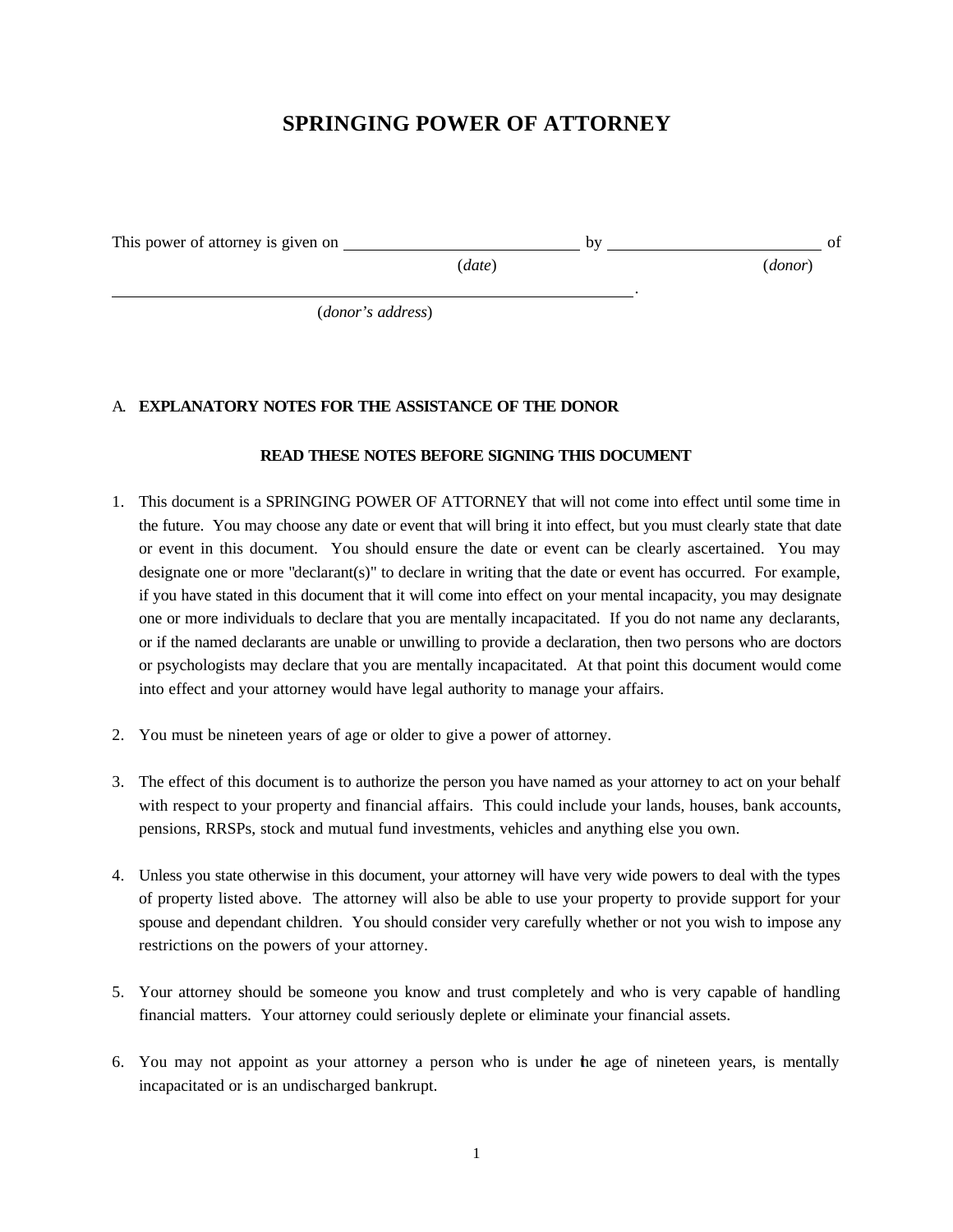- 7. You may revoke this power of attorney at any time, as long as you are mentally capable of understanding what you are doing.
- 8. This power of attorney will come to an end on your bankruptcy or death, on the attorney=s bankruptcy, mental incapacity or death, or on the occurrence of other circumstances as provided in the *Powers of Attorney Act*.
- 9. You may name a "recipient" to receive reports on your financial affairs, in the form of an accounting, from your attorney. The recipient would then be able to review the reports to ensure that your attorney is properly handling your affairs.
- 10. Your attorney should sign the acceptance at the end of this document to indicate that he or she agrees to being appointed as your attorney and that he or she is aware of his or her duties.
- 11. Neither your attorney, nor his or her spouse, may sign as the witness to your signature on this document.

## B. **APPOINTMENTS AND DIRECTIONS**:

1. (a) I appoint

of to be my (*name*) (*address*)

attorney in accordance with the *Powers of Attorney Act* and to do on my behalf anything that I can lawfully do by an attorney.

[*OPTIONAL*: *The donor may name one or more persons to act jointly as attorneys*:

(b) In addition to the person I have appointed as my attorney under paragraph (a), I appoint the following  $person(s)$  to act jointly with that person as my attorney(s):

 $\sigma$  . The contract of  $\sigma$  is a set of  $\sigma$  . The contract of  $\sigma$  is a set of  $\sigma$  . (*name*) (*address*)

[*OPTIONAL*: *The donor may name an alternate attorney*:

2. If a person I have appointed as my attorney under paragraph  $1(a)$  or (b) is or becomes unable to act, then I appoint the following person to act in place of that person:

| V1     |           |
|--------|-----------|
| (name) | (address) |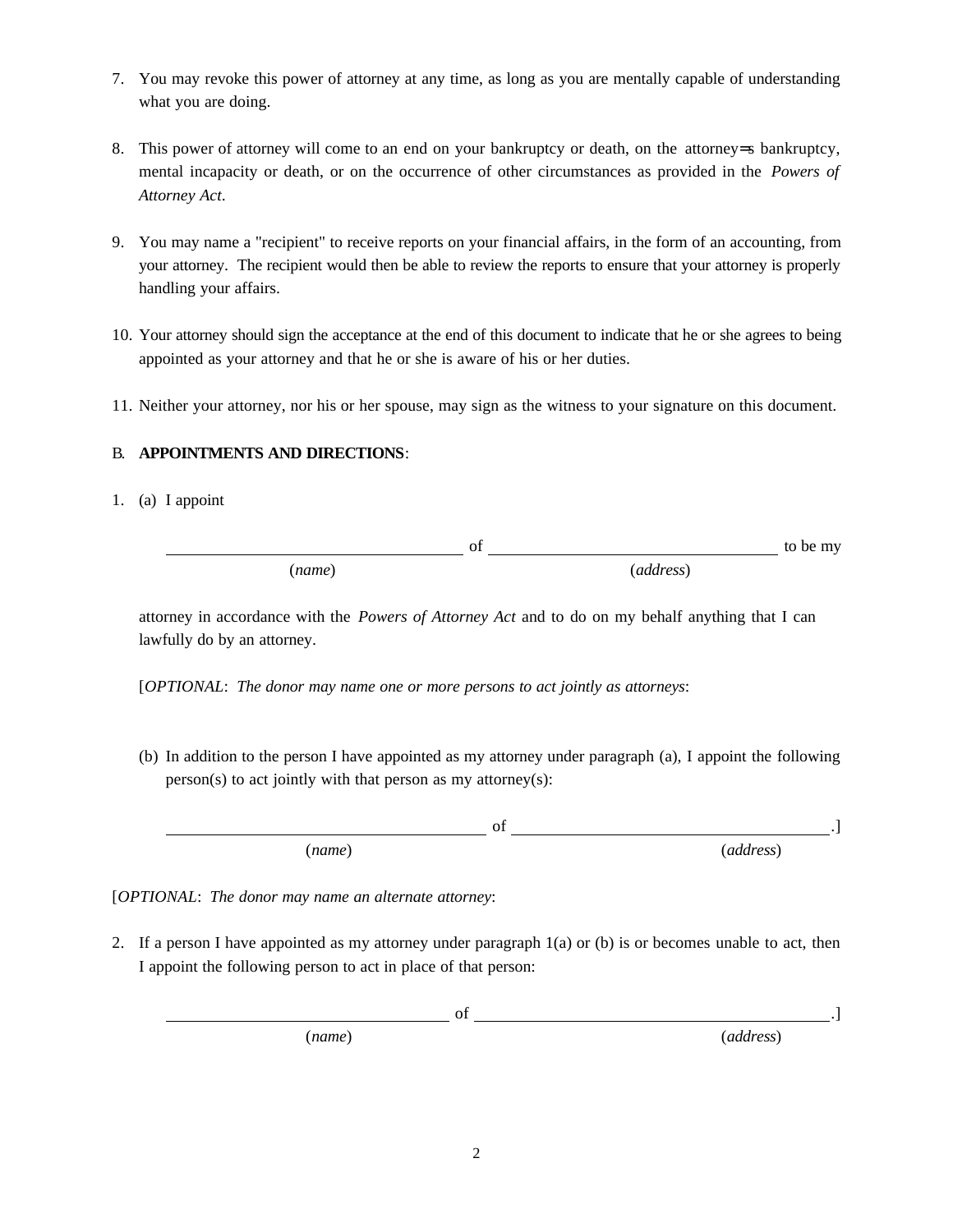3. (a) In accordance with the *Powers of Attorney Act*, I declare that this power of attorney is a springing power of attorney that shall not come into effect until .

[*set out clearly the date or event that will bring this document into effect*]

[*OPTIONAL*: *The donor may name one or more declarants*:

(b) I name the following person(s) as declarant(s) to provide a written declaration that the date or event that will bring this document into effect, as specified in paragraph (a), has occurred:

|                     | റ*  |                        |
|---------------------|-----|------------------------|
| (name of declarant) |     | (address of declarant) |
|                     | ി † |                        |
| (name of declarant) |     | (address of declarant) |

[*OPTIONAL*: *The donor may name a recipient*:

4. I name the following person as a recipient who may request reports on my financial affairs from my attorney, and to whom my attorney must provide an accounting if those reports are requested:

| (name of recipient) | (address of recipient) |
|---------------------|------------------------|

[*OPTIONAL*: *The donor may state conditions or restrictions regarding the powers given to the attorney*:

5. This power of attorney is subject to the following conditions and restrictions:

[*OPTIONAL*: *The donor may provide for the attorney(s) to receive compensation*:

6. I authorize my attorney(s) to take annual compensation from my property in accordance with the *Trustee Fee Regulations* made under the *Guardianship and Trustee Act*.]

[*OPTIONAL*: *The donor may revoke a previous power of attorney*:

7. I revoke the power of attorney previously given by me on ,

(*date of power of attorney now being revoked*)

.<br>1980 - Paul Barbara, politik amerikan pada 1980.<br>1980 - January John Barbara, politik amerikan pada 1980.

appointing  $\Box$ 

(*name of attorney appointed in the power of attorney now being revoked*)